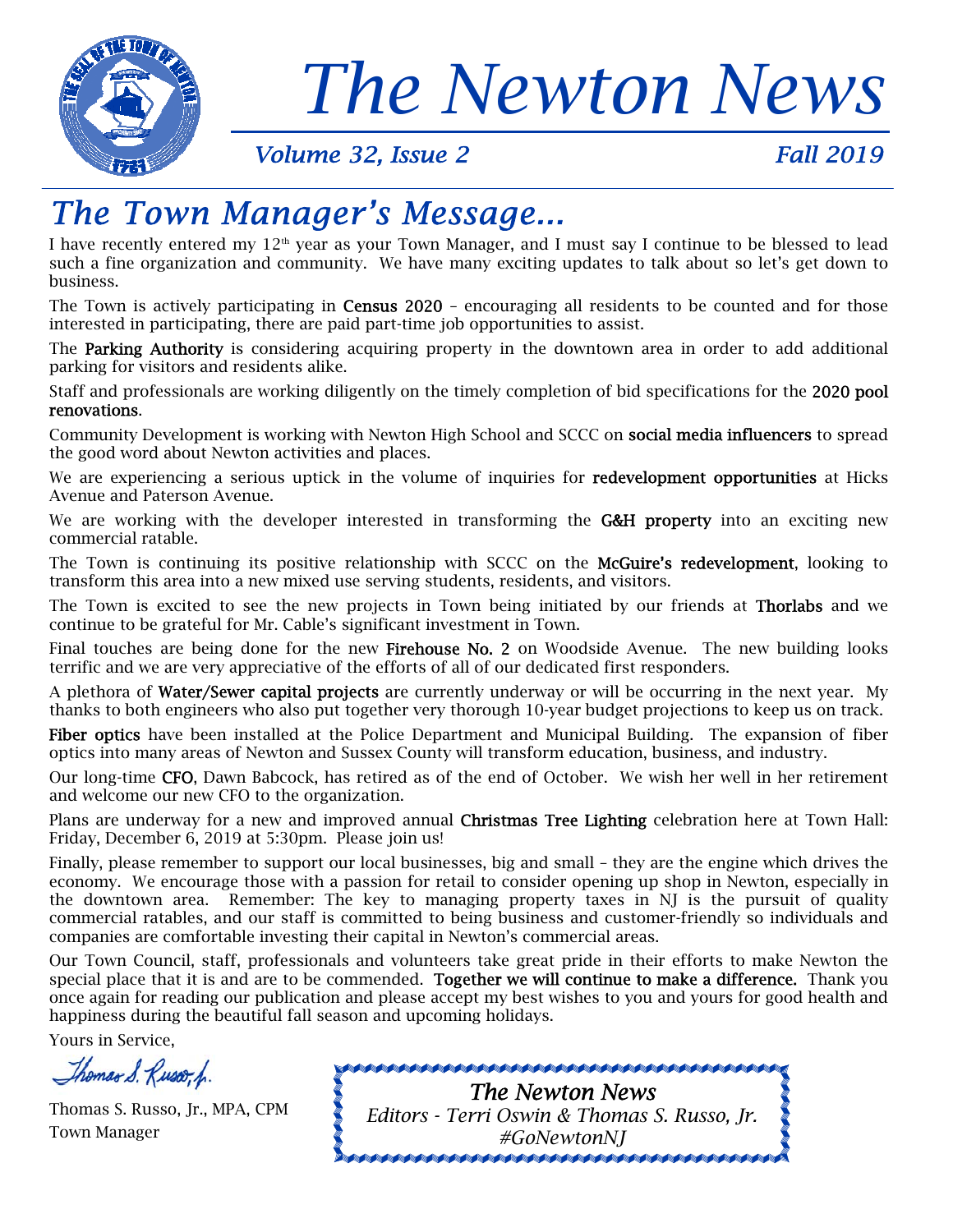### *Page 2 The Newton News*

### *Dates of Interest*

- Halloween Parade Oct. 31
- Fall Leaf & Brush Pickup Nov.  $\overline{4}$  thru Nov. 29
- Election Day Nov. 5
- Free Rabies Clinic Flags of Honor Nov. 9
- Veterans' Day Town Hall Closed Nov. 11
- NMC Festival of Lights Nov. 16
- Thanksgiving Holiday Town Hall Closed Nov. 28 & 29
- GNCC Holiday Parade Nov. 30
- Tree Lighting Dec. 6
- Senior Holiday Dinner Dec. 8
- Operation Santa Dec. 21
- Christmas Holiday Town Hall Closed Dec. 24 & 25

### 4th QUARTER TAX REMINDER:

The 4<sup>th</sup> quarter property taxes are due on November 1, 2019. The grace period has been extended due to Veterans Day. Payments must be received by 4:30pm on Tuesday, November  $12<sup>th</sup>$ . Payments received after this date will be considered delinquent and interest will be charged back to November  $1<sup>st</sup>$  in accordance with R.S. 54:4-67.

### YEAR END PENALTIY FOR DELINQUENT TAXES:

The Town of Newton imposes a 6% year-end penalty on all accounts in which the delinquencies exceed \$10,000.00. At the end of the year the 6% is added to the total delinquency and carried forward to the next year. Interest is then charged in accordance with R.S. 54:4-67.

### ONLINE PAYMENTS:

Residents may pay their tax & utility bills online. Go to www.newtontownhall.com, click the "Pay Online" link on the homepage. A fee of \$2.00 is applied for ACH (e-check) payments and a 3% fee for Credit Card payments.

### *Finance News Inside This Issue*

| Newton Town Council  3                                                               |
|--------------------------------------------------------------------------------------|
| Clerk's Office Reminders  4                                                          |
|                                                                                      |
|                                                                                      |
| Community Development 7                                                              |
| Health Department 8                                                                  |
| <br>Emergency Management  9                                                          |
| Fall Leaf & Brush Pickup 10<br>Christmas Tree Pickup  10<br>Water and Sewer News  10 |
| Stormwater Management  11                                                            |
|                                                                                      |

The staff of the Town of Newton is here to assist the public whenever possible. Please use the following list of extensions when dialing 973-383-3521 to contact a municipal staff member.

- 220 Recycling
- 224 Manager's Office
- 225 Tax Assessor



- 227 Planning/Zoning
- 228 Recreation
- 232 Municipal Clerk
- 233 Treasurer
- 234 Community Dev.
- 239 Tax Collector
- 240 Utility Collector
- 241 Finance Officer/CFO
- 242 Court Administrator
- 254 Human Resources
- 256 Code Enforcement



Public Works 973-383-4160 Recycling Center 973-383-1521 Sewer Treatment Plant 973-383-2090 Police Department (Non-emergency) 973-383-2525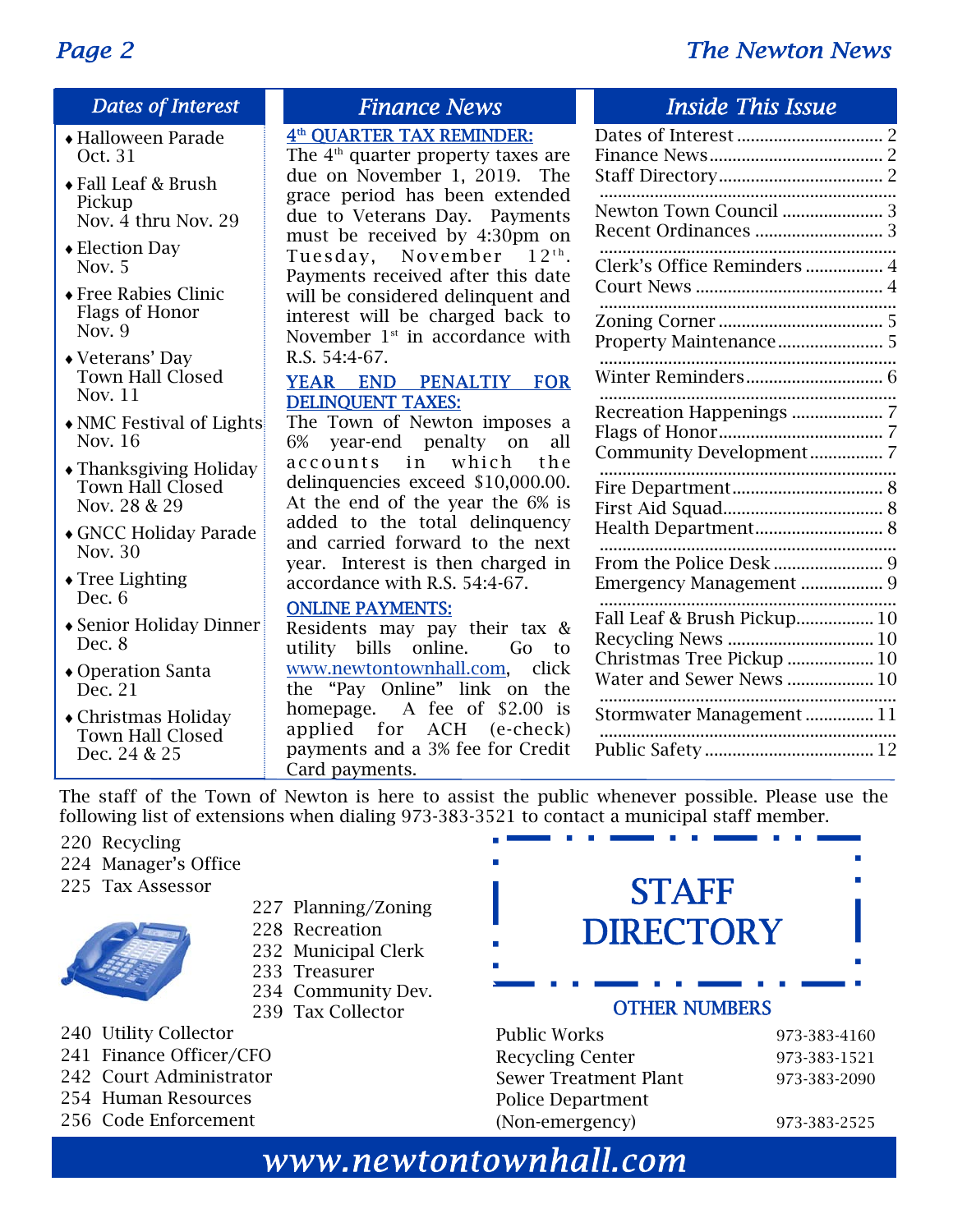The Newton Town Council typically meets on the 2nd & 4th Monday of every month. All meetings are held at 7:00 PM in the Council Chambers located on the first floor of the Municipal Building at 39 Trinity Street, Newton. Meetings are open for public attendance and comment. For a complete list of meeting dates visit our website at newtontownhall.com/calendar.



Helen R. Le Frois, Mayor hlefrois@newtontownhall.com 973-383-3521 x 453 Term 12/31/2020

Daniel G. Flynn, Deputy Mayor dflynn@newtontownhall.com 973-383-3521 x 454 Term expires 12/31/2020





Sandra Lee Diglio, Councilwoman sdiglio@newtontownhall.com 973-383-3521 x 452 Term expires 12/31/2022

> Jason Schlaffer, Councilman jschlaffer@newtontownhall.com 973-383-3521 x 450 Term expires 12/31/2022





Matthew Dickson, Councilman mdickson@newtontownhall.com 973-383-3521 x 451 Term expires 12/31/2022

> Thomas S. Russo, Jr., Town Manager Lorraine A. Read, Municipal Clerk

# *RECENT ORDINANCES*

The Newton Town Council recently adopted several ordinances of interest:

Ordinance 2018-20 adjusted water and sewer connection fees.

Ordinance 2018-22 amends certain parking regulations related to parking in municipal parking lots overnight.

Ordinance 2018-24 amends the redevelopment plan for Diller Avenue.

Ordinance 2019-1 amends regulations regarding generators.

Ordinance 2019-6 establishes regulations for soil importation and grading.

Ordinance 2019-7 amends regulations regarding domestic animals.

To review Town ordinances that have recently been adopted visit our website at www.newtontownhall.com/ordinances.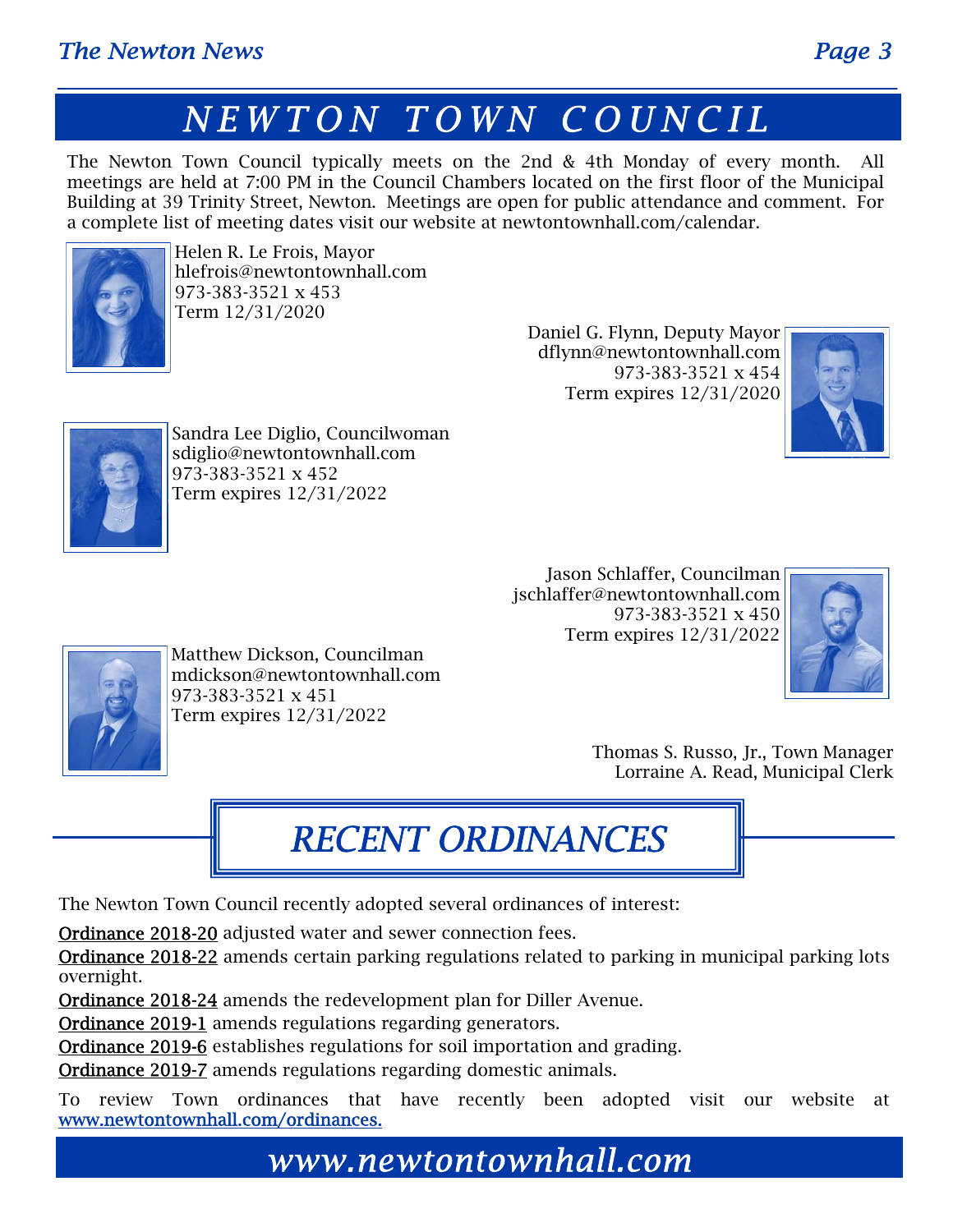# *Reminders from the Clerk's Office...*

A free rabies clinic will be held on Saturday, November 9, 2019 at the Newton Public Works Garage, 117 Moran Street from 9:00am to Noon. All pets must be on a leash or in a carrier.

The State of New Jersey mandates current rabies vaccination cannot expire before November  $1<sup>st</sup>$  of the current license year (2020). Dogs can safely be vaccinated every two years.

Ordinance §57-14 requires all dogs & cats residing in Town be licensed.

### 2020 Dog and Cat license fees are:

Dogs: \$15.00 Spayed/Neutered \$18.00 Non-Spayed/Non-Neutered Cats: \$12.00

\*Late fee is \$5.00 each month per dog beginning  $2/1/20.*$ 

License application forms may be downloaded at www.newtontownhall.com/licenses.

### \*\*\*TAKE NOTE: NEWTON WILL NOT HAVE A RABIES CLINIC IN JANUARY\*\*\*

The General Election will be held on Tuesday, November 5, 2019. Polls are open 6:00am to 8:00pm.

### Polling Places in Newton:

|         | $#1$ & $#2$ Newton Fire House   | 22 Mill St.      |
|---------|---------------------------------|------------------|
| #3 & #5 | Newton Municipal Building       | 39 Trinity St.   |
| #4      | Newton First Aid Squad Building | 68 Sussex St.    |
| #6      | First United Methodist Church   | 111 Ryerson Ave. |

Are you registered to vote? Voting in New Jersey is easier than ever! Did you know you can vote early? It's easy, convenient, and saves time & gas.

Call the County Clerk and simply ask to have a Vote Early Ballot Application mailed to your address; or

- Go online, download the application from the County Clerk's website and mail to the County Clerk; or
- Apply in person at your County Clerk's Office. If you apply in person 40 days or less prior to an election, you can obtain your ballot while you wait.

For more information call the County Board of Elections at 973-579-0950. Or visit the County Clerk's website at https://sussexcountyclerk.org/. The next Primary Election will be held on Tuesday, June 2, 2020.

# *Court News*

The Shared Court of the Town of Newton and Green Township convenes every Tuesday with the Honorable James P. Sloan presiding.

Just a reminder all court fines are expected to be paid in a timely manner to avoid any further penalties. All traffic offenses can be paid on-line at www.njmcdirect.com. Please have your ticket on hand to provide the court I. D., prefix , ticket number and your license plate number. If you cannot pay your fines, please contact the Court for alternate payment options at 973-383-3521 x 205. Don't forget to check out our new and improved website at newtontownhall.com/Court which includes forms and important links in both English and Spanish.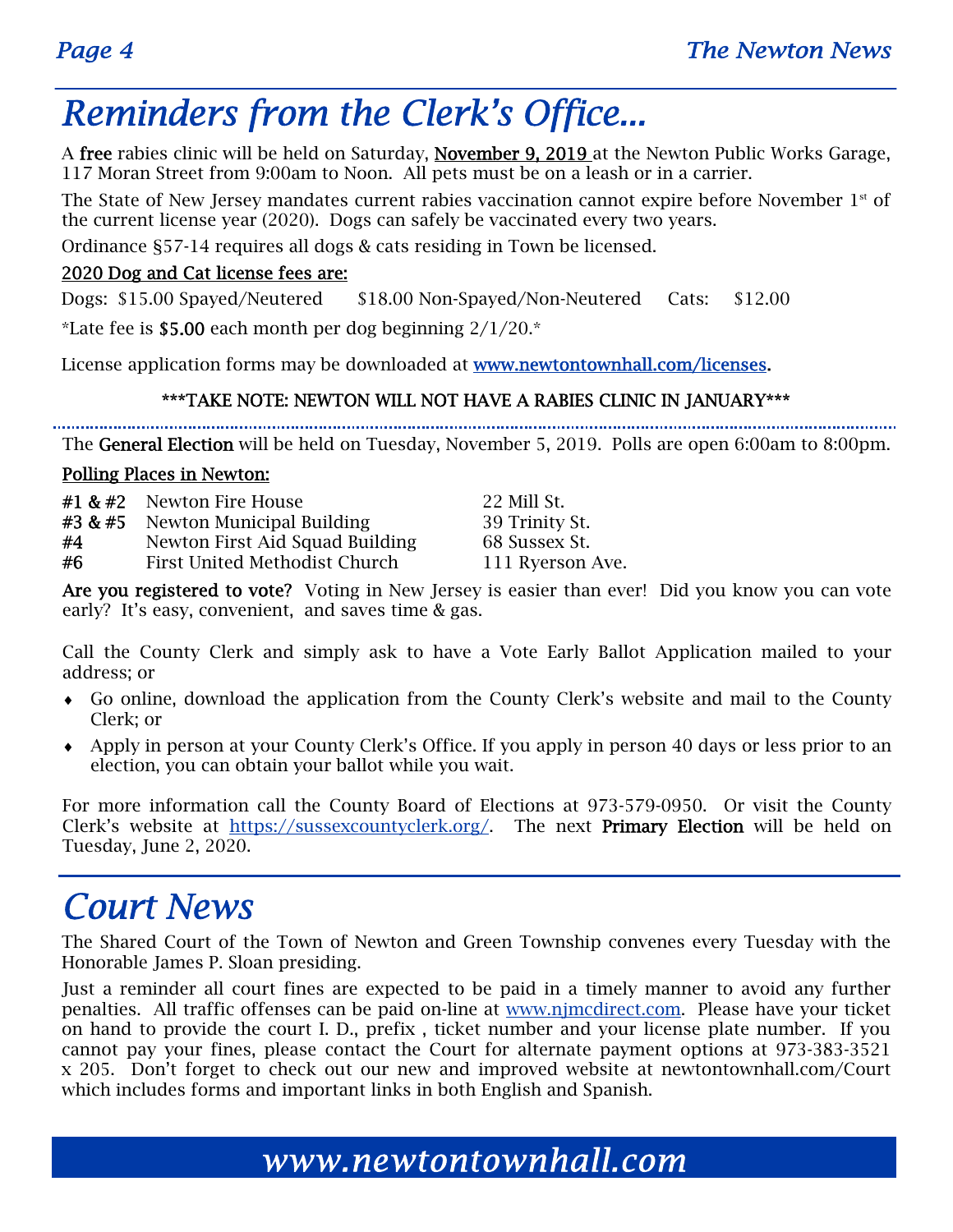# *ZONING CORNER*

The Town of Newton Zoning Officer, Katherine Citterbart, would like to remind residents zoning permits are require for fences, sheds, pools, decks, retaining walls, additions, alterations, temporary storage containers, and emergency standby generators.

SURVEY SAYS…a property survey must be submitted along with most Zoning Permit Applications. For more details, see §320-23.E(2) of the Code Book.





PARKING: The parking of vehicles on areas other than driveways (i.e. front yard) is prohibited in single-family detached and duplex residential dwellings.

MAKE AN APPT: For the most efficient use of your time and ours, please call first to make an appointment. 973-383-3521 x 228.

For more information on zoning compliance and links to our forms, visit our website at newtontownhall.com/zoning or contact the Newton Zoning Officer, Katherine Citterbart at 973-383- 3521 x 227 or kcitterbart@newtontownhall.com.

> **ENDROPERTY MAINTENANCE**

On behalf of The Newton Code Enforcement Department, we would like to extend our appreciation and sincerest **thank you** to all Town residents who continue to maintain their property or have made the effort to abate any violations, in accordance with the Town's property maintenance codes.

### Fall and winter property maintenance areas of concern should include:

- *▪ landscaping; grass and weed control, leaves and dead branch removal.*
- *▪ Sidewalk safety; ice and snow removal.*

*▪ Ensure that all homes and buildings display an approved premise identification, plainly visible from the street.* 

### General property maintenance reminders:

▪ Residents are responsible for contracting their own garbage removal. Rules for garbage storage and collection can be found in Chapter 250 of the Code of the Town of Newton and Section 308 of the International Property Maintenance Code.

Although compliance, not revenue generation is the goal of the property maintenance department, if compliance notices are ignored and the violations are not abated by the compliance date given, the violation(s) will progress to a summon(s) which will then become a matter before the Municipal Court.

### Certificate of Compliance

A Certificate of Compliance inspection and approval is required prior to the re-occupancy or continued occupancy by means of re-rental or re-sale of all one- and two-family residential dwellings or dwelling units, located in the Town of Newton.

Applications for Certificate of Compliance inspections can be downloaded on our website at newtontownhall.com/coc.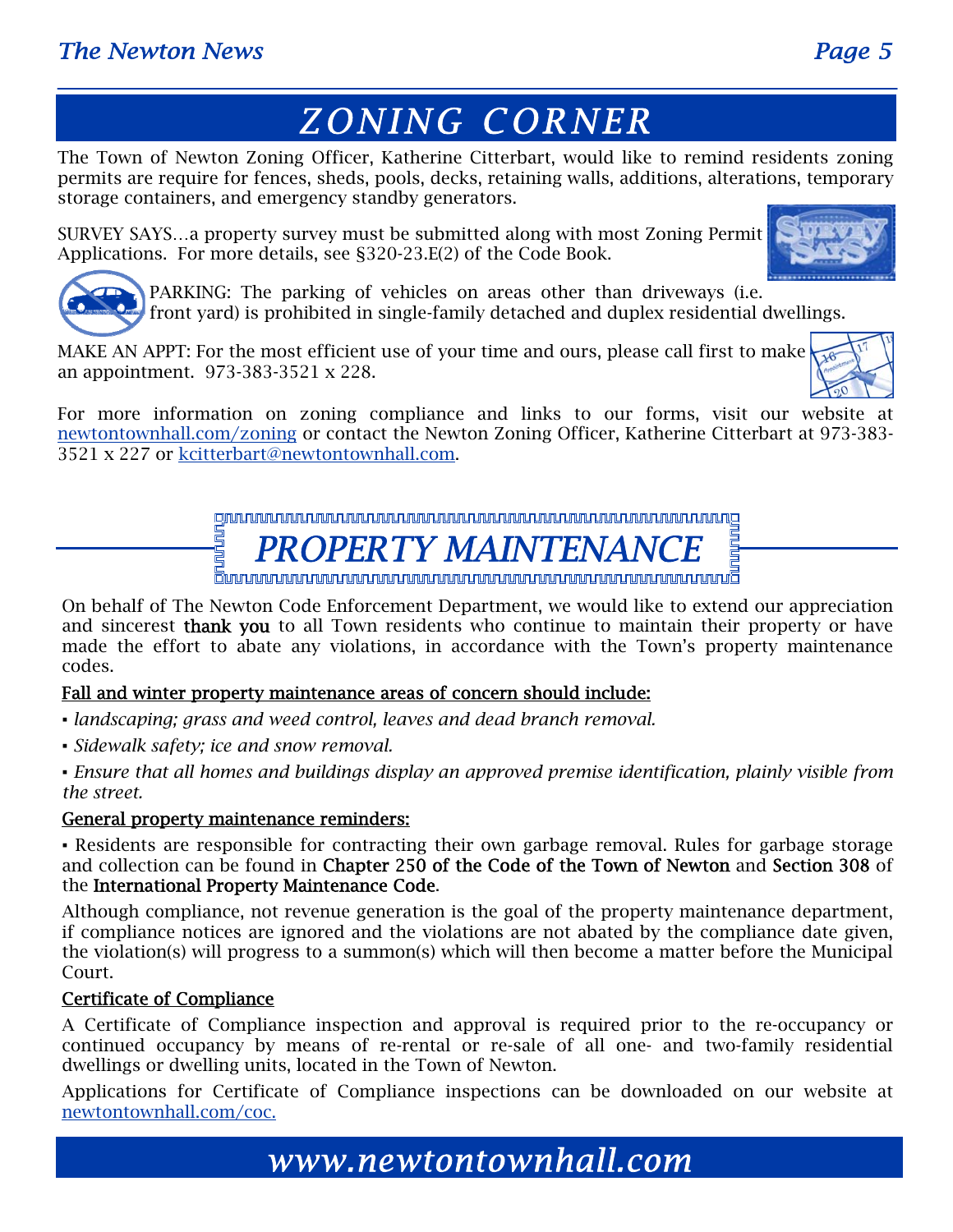### *WINTER REMINDERS*

# *Parking Regulations*

When snow accumulates and covers any public street, road, or parking lot, vehicles are not allowed to be parked on those streets or in those parking lots until the Public Works Department has had sufficient time to plow the snow. Vehicles parked illegally on snow-covered streets or in parking lots will be **ticketed and/or towed**. In the interest of public safety, Newton residents are asked to abide by the above regulations following snowstorms.

Chapter 307-49 of the Code of the Town of Newton prohibits the parking of vehicles on any street within the Town of Newton during the hours of 4:00am and 6:00am. To review the code of the Town of Newton please visit our website at **www.newtontownhall.com/municipalcode.** For a complete listing of Schedules see Chapter 307,Vehicles and Traffic, Article XI, Schedules.

# *Sidewalks*

Snow and ice must be removed from sidewalks within 12 hours of daylight after snow has fallen and/or ice has formed. If removing ice is impracticable, sand, grit, or ice melting material must be down within 12 hours of daylight after the formation of ice.

If a building is occupied by more than one family or business unit, the tenant or occupant of the first floor shall be required to remove all snow and ice.

# *Hydrants*

The owner, occupant or tenant of premises abutting or bordering upon any street in the Town shall remove all snow and ice from the abutting sidewalks and fire hydrants of such street or, in the event of ice which may be so frozen as to make removal impracticable, shall cause the same to be thoroughly covered with sand, ice melting materials, or such other suitable grit, within 12 hours of daylight after the same shall fall or be formed thereon.

The owner, occupant or tenant of premises used by the public or business customers shall remove all snow and ice from sidewalks, fire hydrants, street, and parking areas used by the public in the transaction of business threat and, in the event of ice which may be so frozen as to make removal impracticable, shall cause the same to be thoroughly covered with sand, ice melting material, or suitable grit, within 12 hours of daylight after the same shall fall or be formed thereon.



In case a building is occupied by more than one family or business unit, the tenant or occupant of the first floor shall be required to remove all snow and ice.

Any complaints regarding this matter should be referred to the Newton Police Department at 973- 383-2525.

# *Senior Snow Shoveling Program*

Reminder to Seniors who are partaking in the snow shoveling program this is a service that is provided to the Town by the Sussex County Sheriff's Department for those seniors that are 62 years of age or older, have a diagnosed handicap or possess a handicap placard, no member of the household is physically able to do shoveling, and member(s) of the household must be on a fixed income. There is a limit on the numbers of seniors who can be placed on the list. For more information you can contact Kathryn Walker at 973-383-3521 x 228.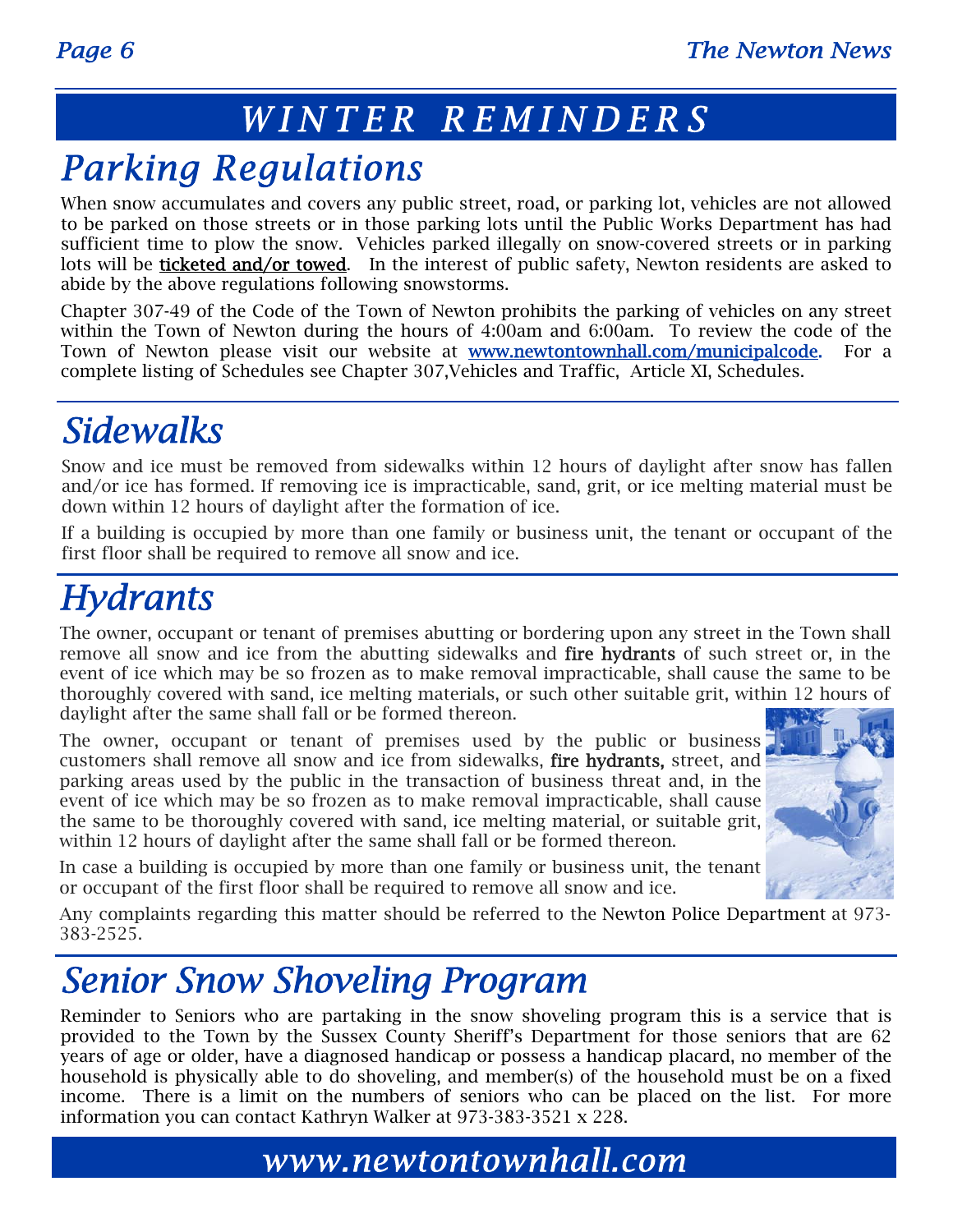# *RECREATION HAPPENINGS*

Senior Exercise Program: Join us for ZUMBA GOLD! Get active with great people at the dance party workout that moves at your pace. Every Tuesday morning from 9:30am to 10:15am and Friday morning from 10:30am to 11:15am at Newton Firehouse #1, 22 Mill St. Only \$5 per class. No preregistration necessary. Call 973-383-3521 x 228 with questions.

Prime Time Seniors: A social group for the residents of the Town, ages 55 and up. The group meets the  $1^{st}$  and  $3^{rd}$  Wednesday of each month. Meetings are held at the Newton #1 Firehouse, 22 Mill Street. Refreshments are served at 12:30pm; meeting promptly begins at 1:00pm. For information call Joyce Franklin at 973-945-6375.

Senior Holiday Luncheon: Our annual holiday luncheon, will take place on Sunday, December 8, 2019 at the Newton High School Cafeteria. This event is open to Town residents ages 55 and up. Participant must RSVP by December 2, 2019 to Kat Walker at 973-383-3521 x 228.

Radio City Christmas Spectacular: Save the date! We are in the process of booking our annual bus trip to NYC for Sunday, November  $24<sup>th</sup>$ . More information will be released soon on our website, Instagram, and Facebook pages. Contact 973-383-3521, ext. 228 with any questions.

For the latest information on Recreation Happenings, LIKE and follow us on Facebook: NEWTON RECREATION, on Instagram: @NewtonNJRecreation, or via the Town website:<br>www.newtontownhall.com.<br> $\overbrace{K}$ www.newtontownhall.com.

# **Flags of Honor Communication**

In honor of Veterans Day, the Town of Newton will sponsor Flags of Honor, a display of flags on the lawn of the Town of Newton Municipal Building. The American Flags will recognize and show honor to the Veterans who have dedicated themselves to the protection of our freedom. Flags will be on display throughout the month of November. *Adopt A Flag to dedicate in honor or in memory of your Special Veteran for \$30!* Your donation will benefit Community Hope's - Hope for Veterans Program which ensures a safe haven for homeless and disabled Veterans every day. Mail or deliver your donation, with check made payable to "Community Hope, Inc." to 39 Trinity Street, Newton, NJ 07860 c/o Flags of Honor. *Please include the name of the honoree with your donation. Participants and Honorees need not reside in Newton and the deadline is October 31, 2019.* A dedication Ceremony will take place Saturday, November 9th, 11:00am. All honorees, families, and residents are welcome to attend. Refreshments will be served following the ceremony. This event is rain or shine.

# *Community Development*

**Halloween Parade**  $\sim$  October 31st. Line-up starts at 6:00pm on Union Place All ages are welcome! Cash prizes for costumes. Trunk or Treat! Sponsored by the Newton Moose Lodge and the Newton Fire Department

**Holiday Parade & Small Business Saturday ~** November 30th. Parade starts at 10:00am on Spring Street. Music and floats! Fun for all ages! Spring Street will remain closed until 2:00pm for additional holiday activities.

**Holiday Tree Lighting**  $\sim$  **December 6th. Events starts at 5:30pm on the lawn of Town Hall. Music** and caroling. Students hang ornaments on the 20ft holiday tree. Refreshment will be served.

House and Business Holiday Lights Contest  $\sim$  Register by sending your address to marketing@newtontownhall.com Residential & Business categories. Winners will be chosen by the Town's Senior Citizens the night of December  $6<sup>th</sup>$  and will receive a gift certificate at a Town Council meeting in January.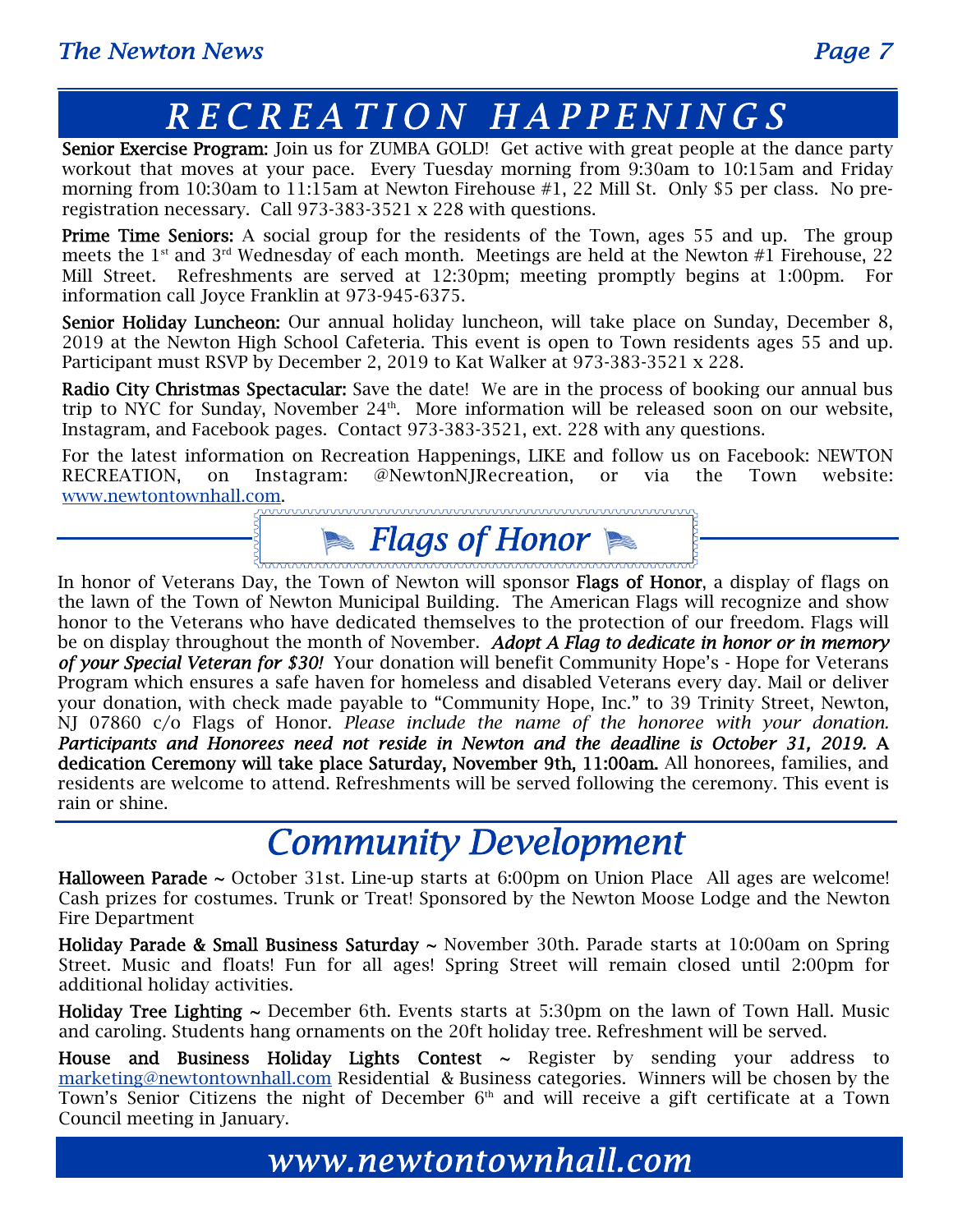### *FIRE DEPARTMENT*

Founded in 1836, the Newton Fire Department is one of the oldest continually operating fire departments in the United States. In addition to responding to emergencies with superior fire protection the Fire Department also gives back to the community they serve.



On October 31<sup>st</sup> the Fire Department, along with the Newton Moose Lodge 432 will again host the Halloween Parade for Trick-or-Treaters. The parade starts at 6:00pm on Union Place between Trinity Street and Spring Street.

Operation Santa will take place on Saturday, December  $21^{st}$ . With the help of the Newton Fire Department, Santa will visit residents of Newton on a Fire Truck.

Construction of the new Firehouse on Woodside Avenue is almost complete. The new building offers both mens and womens bathrooms with showers, updated kitchen with commercial appliances, meeting area, and a new office space. The apparatus bays are surrounded by a mezzanine which will provide much needed storage.

For more information on the Newton Fire Department please visit their Facebook page: www.facebook.com/NewtonFD/.

# *FIIRST AID SQUAD*

NFAS is busier than ever and always seeking new members! We seek anyone and everyone with a desire to help their community. No experience is required and we offer all training necessary at no cost to our volunteers.

If you are interested or wish to learn more, please visit newtonfirstaidsquad.org. Additionally, you can call us any time at 973-383-3377, email us at info@newtonfirstaidqsquad.org or stop by at 68 Sussex Street!

# *HEALTH DEPARTMENT*

The best time to get your flu vaccine is before flu activity begins to increase. CDC recommends getting your flu vaccine by the end of October. When you are vaccinated, your body starts making antibodies that help protect you from three or four specific flu viruses; these are the virus research suggests will be most common during the upcoming season. It takes about two weeks after vaccination for the immune system to fully respond, and for these antibodies to provide protection.



2019 Seasonal Fall Flu Clinics are offered to residents who live in Sussex County and is sponsored by the Sussex County Department of Environmental and Public Health Services Office of Public Health Nursing. The Pneumococcal Vaccine is also offered.

Another reason to get vaccinated is to help protect others in your community, including those at high risk for serious flu complications. Get vaccinated, and encourage your family and friends to do so as well!

You may register on-line at **www.sussex.nj.us/flu** or call 973-579-0570. Beginning November 18, 2019 and ending on January 30, 2020, the Sussex County Public Health Nursing office will be open for flu and pneumonia shots from 2:00pm-4:00pm on Mondays and Thursdays. (closed on holidays) No appointment needed. Location: 201 Wheatsworth Road, Hamburg, NJ.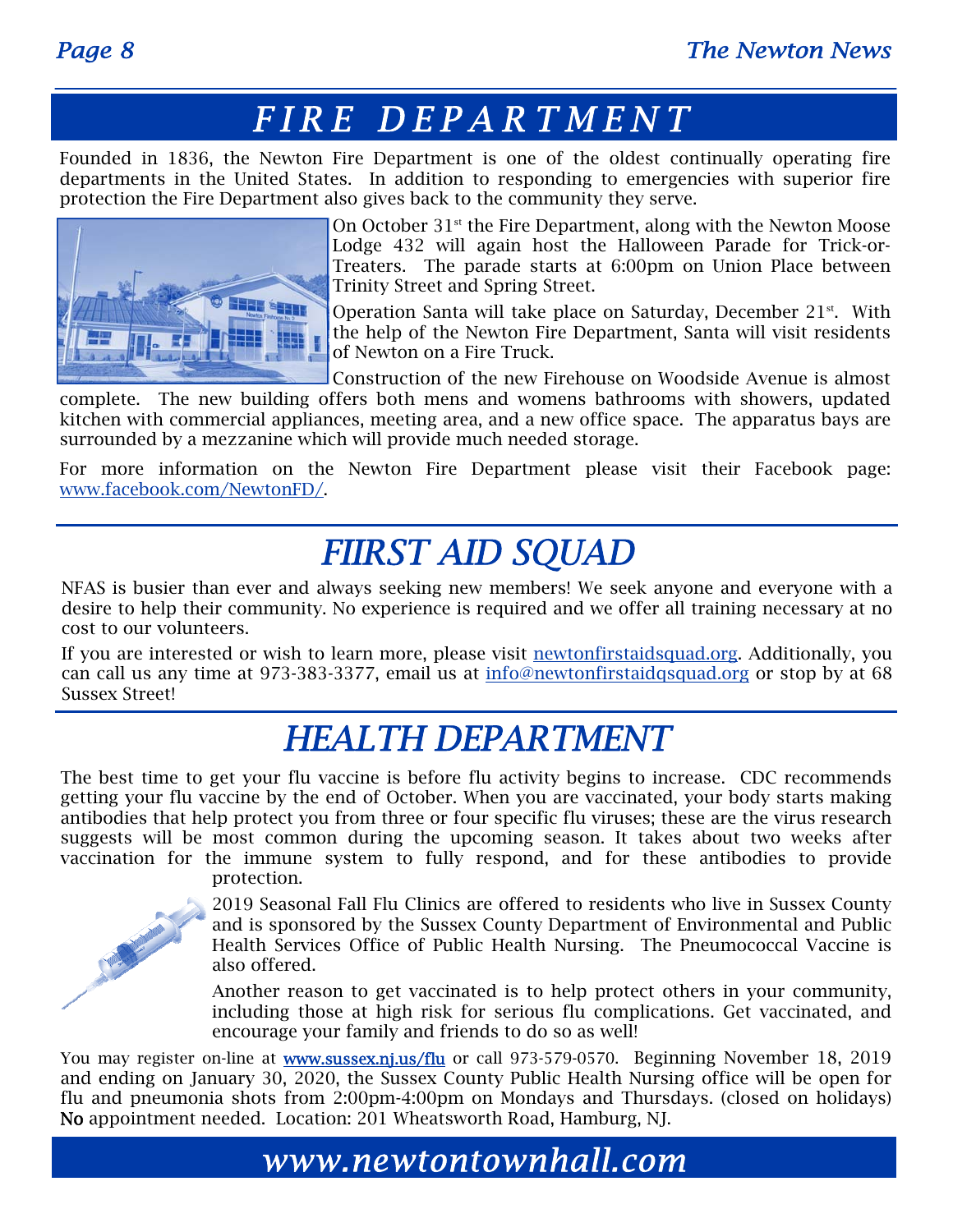# *FROM THE POLICE DESK...*



### *Have you signed up yet?*

Smart911 is a free service that we have implemented for improved handling of emergency 9-1-1 calls. Please visit http://newtonpolice.org/

safetylink/ to create a safety profile. Residents and business owners can create a profile for their family members and any facilities to provide responders with key lifesaving information during an emergency. The Smart911 system also provides improved technology with highly accurate caller location data and the ability to initiate communications via text message with mobile callers.

The Smart911 software allows anyone to create a safety profile for free that includes information such as allergies or preexisting medical conditions for all members of the household. Precise location data can also be stored to help ensure that responders are sent to the right location with the right information. Schools, medical facilities, apartment complexes and other facilities in Newton can also create a facility profile to provide responders with information that could be important in an emergency. Floorplans, hazardous material information, landline phone locations, AED locations and other vital information can be readily available and used to respond to emergencies more effectively.



Visit our website www.NewtonPolice.org and social media pages to learn about all we do or stop by and see us at an informal "Coffee With a Cop" event. From Crime Tips and Mapping to the CLEAR program, we aim to always improve and bring forward innovative ways to promote public safety.

# EMERGENCY MANAGEMENT



Rave Alert is the Town's new mass notification system. The system is integrated with the police department's Smart911 system. To register or update your information, text "Smart911" to 67283, register at Smart911.com, or download their app for Android and iPhone. It doesn't matter if it's a routine, day-to-day event or a sudden large-scale emergency: effective community communication relies on dependable messaging capabilities. When you register for Smart911 you will be

prompted to choose which Rave Alert you wish to receive.

- Watermain breaks, low water pressure alerts, road closures
- Municipal service interruptions (senior shuttle, recycling pickup, rescheduled meetings)
- Advisories regarding community events (parades, recreational events, community cleanups)
- Office closures due to inclement weather

By transitioning to Rave Alert platform we simplify the process for the user which allows the Town departments to unify our community engagement efforts. For more information contact the Office of Emergency Management at info@newtonoem.org.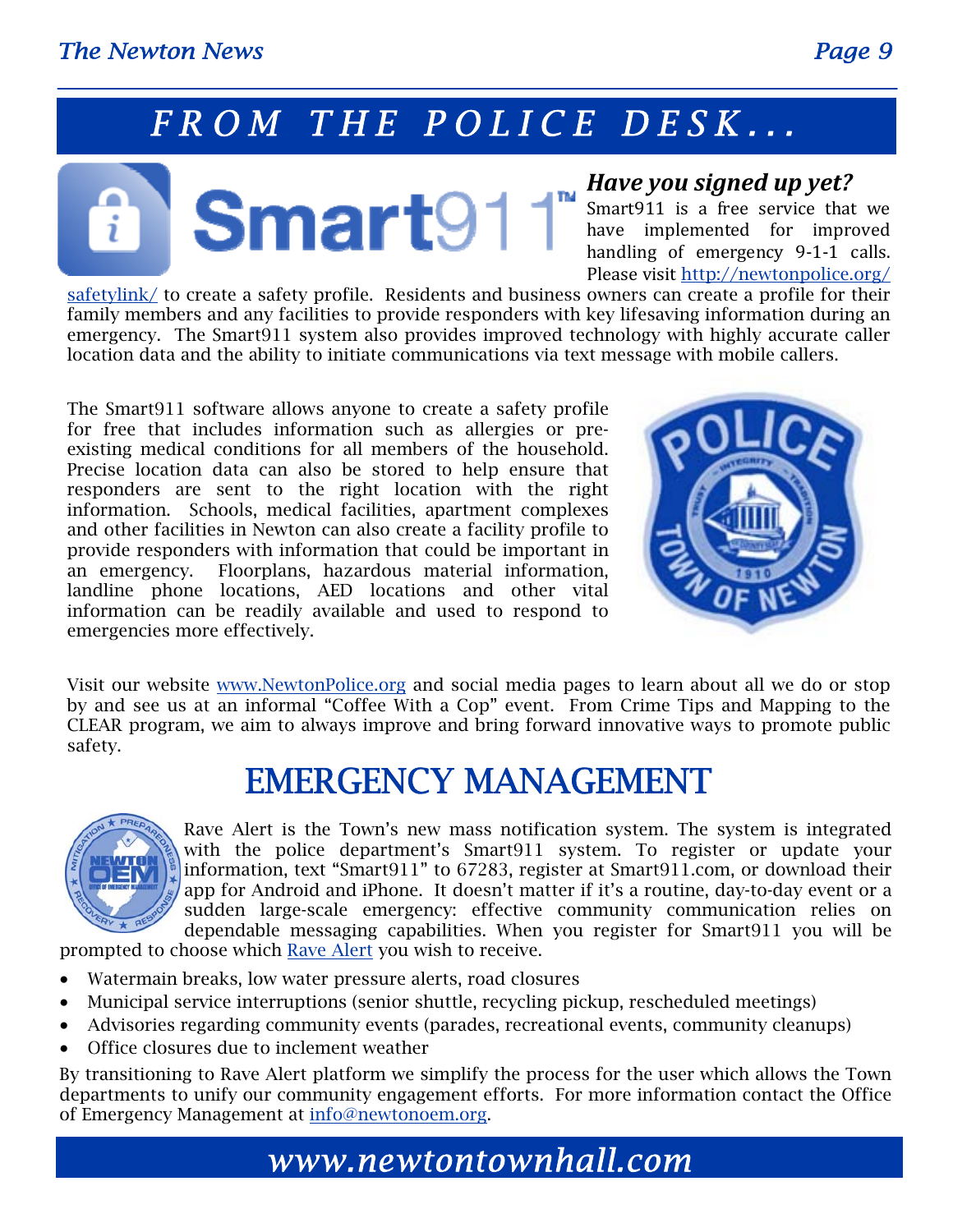# *Fall Leaf & Brush Pickup*

The Town of Newton combines brush pick-up with the annual leaf collection program in November. The Public Works crew will begin the Collection Program on Monday, November 4, 2019 and will continue until November 29, 2019. The leaf and brush pickup will follow the Recycling Zone weekly schedule for the entire month.

Please place the bags and brush at the curb line and not in the street. This will avoid interference with traffic and possible breakage of the bags. Tree limbs must be smaller than *4 inches* in diameter (no exceptions). The clean-up is intended for residents to clear away naturally occurring fallen brush and light pruning. Property owners are responsible for felled trees.

The leaves and brush will be taken to the Sussex County Municipal Utilities Authority (SCMUA) facility for disposal. SCMUA will only accept leaves in *biodegradable bags*. The bags can be purchased at local home improvement stores. Residents may take leaves/brush to SCMUA for disposal themselves, but a small fee may be charged by the County facility.

# *Recycling News*



The Town of Newton conducts monthly curbside collection of commingled recycling and newspaper. As a reminder, containers placed curbside can be *no larger than 35 gallons* and must be at the curb no later than 7:00am on your designated pick up day. Recyclables must be rinsed before placing at curbside; failure to do so will result in your recyclables not being picked up.

Twice a year, in June and December, the Town sends the "Newton Recycling News" to all its residents outlining recycling guidelines and the curbside collection schedule. This publication is also available on the Town's website at www.newtontownhall.com/recycling.

Recycling Center hours are Thursday 8:00am to 4:00pm and Saturdays 8:00am to 1:00pm. Brush leaves and grass clippings are no longer accepted at the Recycling Center.

# *Christmas Tree Pickup*

The Public Works crew will be picking up Christmas trees beginning December 30, 2019 through January 31, 2020. All trees must be free of bases, lights, and ornaments.

# *Water and Sewer News*

*FUN FACT:* A running toilet uses up to 1  $\frac{1}{2}$  gallons per minute. If your water bill is high and your toilet is running or not filling correctly, you have found the problem and need to fix it immediately.

The 4th Quarter water/sewer bills are due December 26, 2019. Payments received after the due date will have a ten percent penalty added to the balance.

For your convenience, there is a lock box located near the front entrance of the Municipal Building where payments can be left after hours and on weekends.

Please be advised that payments placed in the box after 4:00pm will be posted to the next business day.

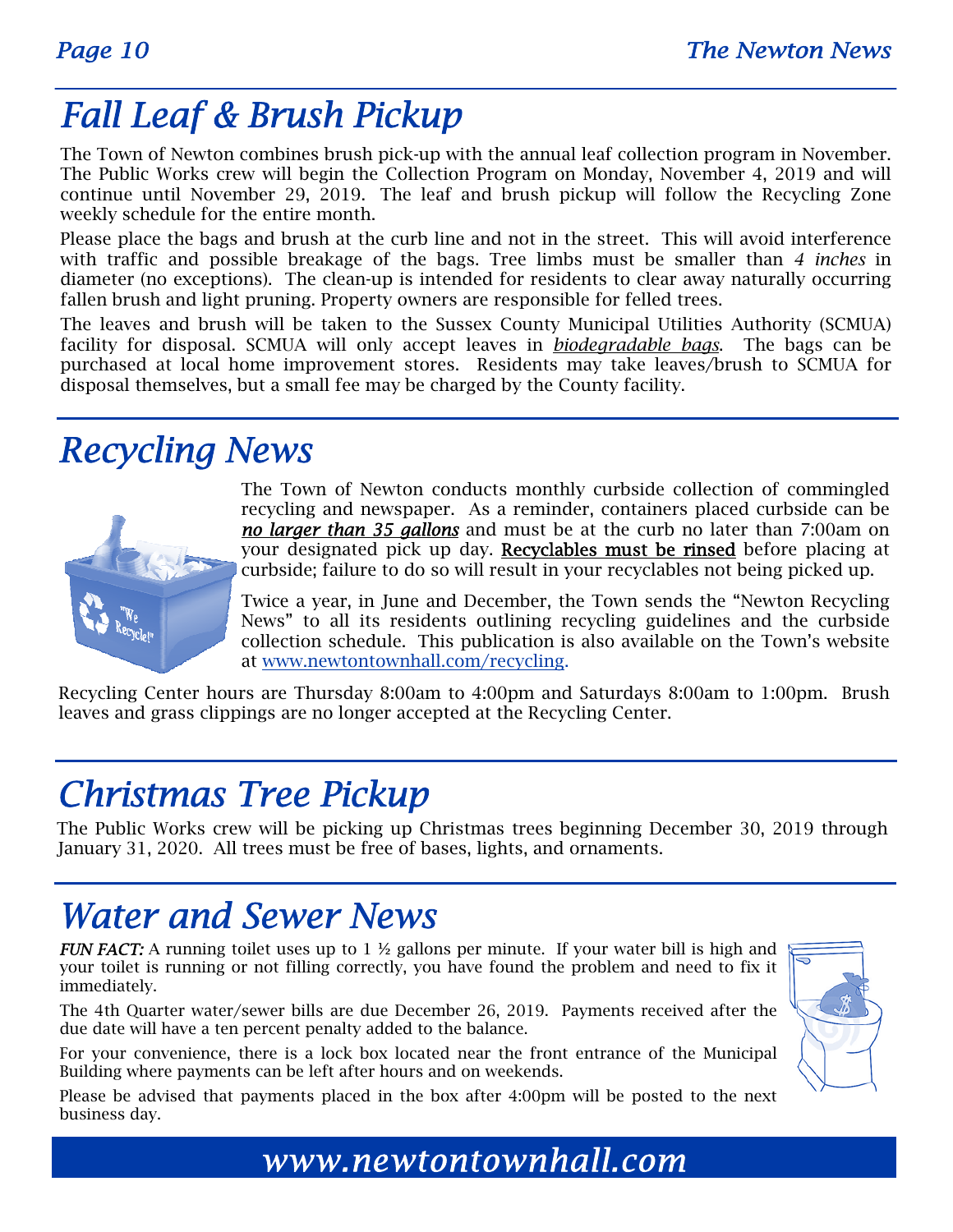# *STORMWATER MANAGEMENT*

### A Guide to Healthy Habits for Cleaner Water

Pollution on streets, parking lots and lawns is washed by rain into storm drains, then directly to our drinking water supplies and the ocean and lakes our children play in. Fertilizer, oil, pesticides, detergents, pet waste, grass clippings: you name it and it ends up in our water.

Stormwater pollution is one of New Jersey's greatest threats to clean and plentiful water, and that's why we're all doing something about it.

By sharing the responsibility and making small, easy changes in our daily lives, we can keep common pollutants out of stormwater. It all adds up to cleaner water, and it saves the high cleanup costs.

As part of New Jersey's initiative to keep our water clean and plentiful and to meet federal requirements, many municipalities and other public agencies must adopt ordinances or other rules prohibiting various activities that contribute to stormwater pollution. Breaking these rules can result in fines or other penalties.

### Limit your use of fertilizers and pesticides

- Do a soil test to see if you need a fertilizer.
- Do not apply fertilizers if heavy rain is predicted.
- Look into alternatives for pesticides.
- Maintain a small lawn and keep the rest of your property or yard in a natural state with trees and other native vegetation that requires little or no fertilizer.
- If you use fertilizers and pesticides, follow the instructions on the label on how to correctly apply it.

### Properly use and dispose of hazardous products

Hazardous products include some household or commercial cleaning products, lawn and garden care products, motor oil, antifreeze, and paints.

- Do not pour any hazardous products down a storm drain because storm drains are usually connected to local bodies of water and the water is not treated.
- If you have hazardous products in your home or workplace, make sure you store or dispose of them properly. Read the label for guidance.

 Use natural or less toxic alternatives when possible.

#### Keep pollution out of storm drains

- Recycle used motor oil.
- Municipalities and many other public agencies are required to mark certain storm drain inlets with messages reminding people that storm drains are connected to local bodies of water.
- Do not let sewage or other wastes flow into a stormwater system.
- Clean and plentiful water is important to our families, our environment, our economy and our quality of life. Did you know that animal waste from pets can pollute our waters? When left on the ground, pet waste is washed by rain and melting snow and ice into storm drains that carry it to our rivers, lakes, bays, the ocean and drinking water. Animal waste contains a high concentration of nutrients as well as bacteria and disease-causing microorganisms that can cause problems.

#### Clean up after your pet

- Follow the Town of Newton pet-waste rules.
- Pick up and properly dispose of pet waste dropped on public or people's property.
- Use newspaper, bags or pooper-scoopers to pick up wastes.
- Dispose of the unwrapped pet waste in a toilet.
- Never discard pet waste in a storm drain.

#### Don't litter

- Place litter in trash receptacles.
- Recycle. Recycle. Recycle.

### Dispose of yard waste properly

- Participate in community cleanups.
- Keep leaves and grass out of storm drains.
- Use leaves and grass clippings as a resource for compost.
- Use a mulching mower that recycles grass clippings into the lawn.